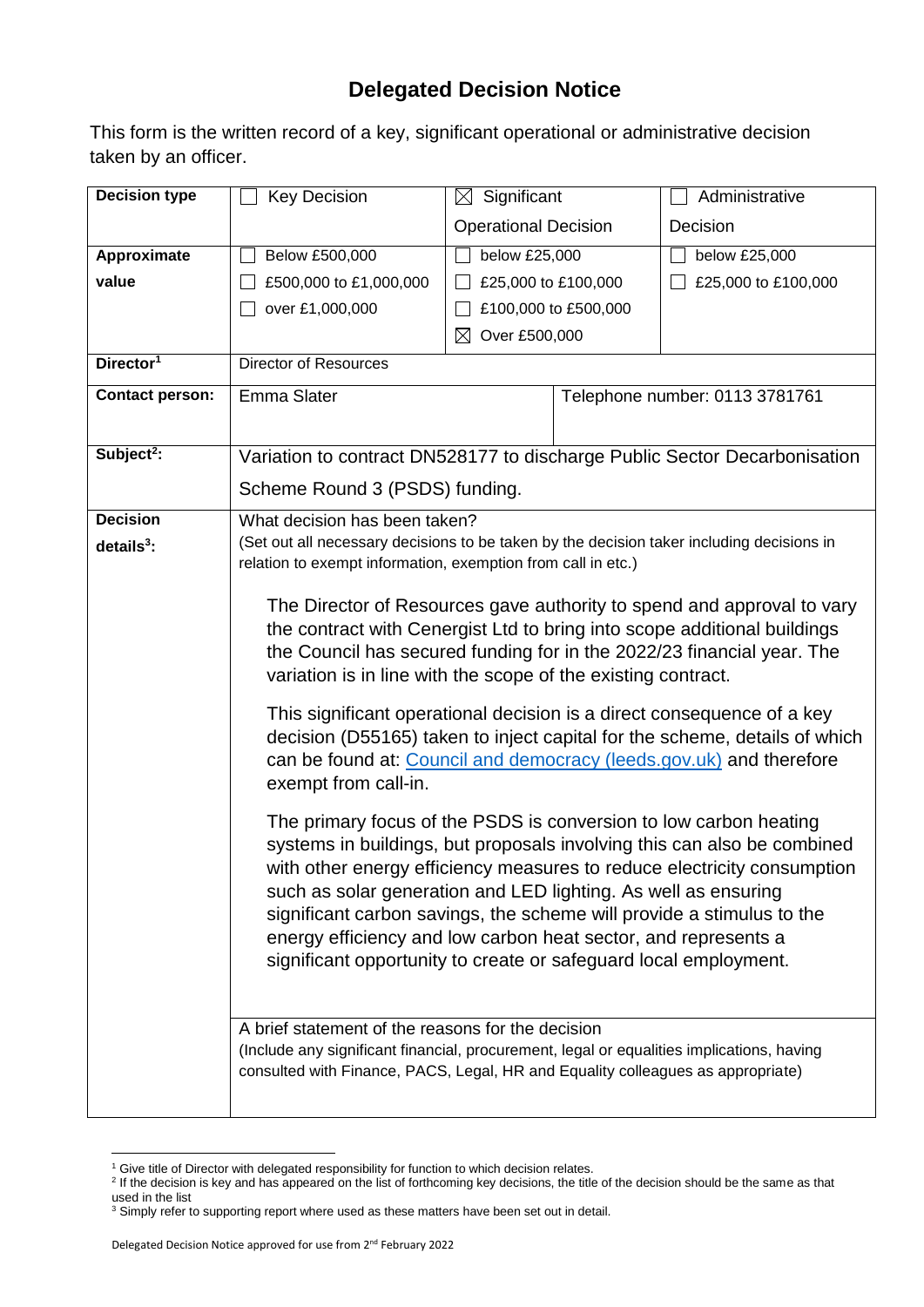| maker at the time of making the decision<br>None. It was the intent of the contract as described in the drafting that it<br>would be utilised for delivery of works should future funding be secured.<br><b>Affected wards:</b><br>None<br><b>Details of</b><br><b>Executive Member</b><br>consultation<br>undertaken <sup>4</sup> :<br><b>Ward Councillors</b><br>Chief Digital and Information Officer <sup>5</sup><br>Chief Asset Management and Regeneration Officer <sup>6</sup><br>Others:<br><b>Procurement &amp; Commercial Services</b><br><b>Governance Services</b><br>Chief Officer, Sustainable Energy & Air Quality.<br>Implementation<br>Officer accountable, and proposed timescales for implementation.<br>Chief Officer, Sustainable Energy & Air Quality.<br>Delivery window: April 22 to March 23.<br>List of<br>If Special Urgency or General Exception a brief statement of the reason why it is<br>Forthcoming<br>impracticable to delay the decision<br>Key Decisions <sup>7</sup> | The approval of the recommendations in this report will allow for delivery<br>1<br>activity to ramp up at pace, enabling the project team to meet the grant<br>conditions imposed by the funding provider.<br>2 Delivery of the works will reduce the Council's energy consumption and<br>contribute towards its net zero targets.<br>Brief details of any alternative options considered and rejected by the decision |  |  |  |  |  |
|------------------------------------------------------------------------------------------------------------------------------------------------------------------------------------------------------------------------------------------------------------------------------------------------------------------------------------------------------------------------------------------------------------------------------------------------------------------------------------------------------------------------------------------------------------------------------------------------------------------------------------------------------------------------------------------------------------------------------------------------------------------------------------------------------------------------------------------------------------------------------------------------------------------------------------------------------------------------------------------------------------|------------------------------------------------------------------------------------------------------------------------------------------------------------------------------------------------------------------------------------------------------------------------------------------------------------------------------------------------------------------------------------------------------------------------|--|--|--|--|--|
|                                                                                                                                                                                                                                                                                                                                                                                                                                                                                                                                                                                                                                                                                                                                                                                                                                                                                                                                                                                                            |                                                                                                                                                                                                                                                                                                                                                                                                                        |  |  |  |  |  |
|                                                                                                                                                                                                                                                                                                                                                                                                                                                                                                                                                                                                                                                                                                                                                                                                                                                                                                                                                                                                            |                                                                                                                                                                                                                                                                                                                                                                                                                        |  |  |  |  |  |
|                                                                                                                                                                                                                                                                                                                                                                                                                                                                                                                                                                                                                                                                                                                                                                                                                                                                                                                                                                                                            |                                                                                                                                                                                                                                                                                                                                                                                                                        |  |  |  |  |  |
|                                                                                                                                                                                                                                                                                                                                                                                                                                                                                                                                                                                                                                                                                                                                                                                                                                                                                                                                                                                                            |                                                                                                                                                                                                                                                                                                                                                                                                                        |  |  |  |  |  |
|                                                                                                                                                                                                                                                                                                                                                                                                                                                                                                                                                                                                                                                                                                                                                                                                                                                                                                                                                                                                            |                                                                                                                                                                                                                                                                                                                                                                                                                        |  |  |  |  |  |
|                                                                                                                                                                                                                                                                                                                                                                                                                                                                                                                                                                                                                                                                                                                                                                                                                                                                                                                                                                                                            |                                                                                                                                                                                                                                                                                                                                                                                                                        |  |  |  |  |  |
|                                                                                                                                                                                                                                                                                                                                                                                                                                                                                                                                                                                                                                                                                                                                                                                                                                                                                                                                                                                                            |                                                                                                                                                                                                                                                                                                                                                                                                                        |  |  |  |  |  |
|                                                                                                                                                                                                                                                                                                                                                                                                                                                                                                                                                                                                                                                                                                                                                                                                                                                                                                                                                                                                            |                                                                                                                                                                                                                                                                                                                                                                                                                        |  |  |  |  |  |
|                                                                                                                                                                                                                                                                                                                                                                                                                                                                                                                                                                                                                                                                                                                                                                                                                                                                                                                                                                                                            |                                                                                                                                                                                                                                                                                                                                                                                                                        |  |  |  |  |  |
|                                                                                                                                                                                                                                                                                                                                                                                                                                                                                                                                                                                                                                                                                                                                                                                                                                                                                                                                                                                                            |                                                                                                                                                                                                                                                                                                                                                                                                                        |  |  |  |  |  |
|                                                                                                                                                                                                                                                                                                                                                                                                                                                                                                                                                                                                                                                                                                                                                                                                                                                                                                                                                                                                            |                                                                                                                                                                                                                                                                                                                                                                                                                        |  |  |  |  |  |
|                                                                                                                                                                                                                                                                                                                                                                                                                                                                                                                                                                                                                                                                                                                                                                                                                                                                                                                                                                                                            |                                                                                                                                                                                                                                                                                                                                                                                                                        |  |  |  |  |  |
|                                                                                                                                                                                                                                                                                                                                                                                                                                                                                                                                                                                                                                                                                                                                                                                                                                                                                                                                                                                                            |                                                                                                                                                                                                                                                                                                                                                                                                                        |  |  |  |  |  |
|                                                                                                                                                                                                                                                                                                                                                                                                                                                                                                                                                                                                                                                                                                                                                                                                                                                                                                                                                                                                            |                                                                                                                                                                                                                                                                                                                                                                                                                        |  |  |  |  |  |
|                                                                                                                                                                                                                                                                                                                                                                                                                                                                                                                                                                                                                                                                                                                                                                                                                                                                                                                                                                                                            |                                                                                                                                                                                                                                                                                                                                                                                                                        |  |  |  |  |  |
|                                                                                                                                                                                                                                                                                                                                                                                                                                                                                                                                                                                                                                                                                                                                                                                                                                                                                                                                                                                                            |                                                                                                                                                                                                                                                                                                                                                                                                                        |  |  |  |  |  |
|                                                                                                                                                                                                                                                                                                                                                                                                                                                                                                                                                                                                                                                                                                                                                                                                                                                                                                                                                                                                            |                                                                                                                                                                                                                                                                                                                                                                                                                        |  |  |  |  |  |
|                                                                                                                                                                                                                                                                                                                                                                                                                                                                                                                                                                                                                                                                                                                                                                                                                                                                                                                                                                                                            |                                                                                                                                                                                                                                                                                                                                                                                                                        |  |  |  |  |  |
|                                                                                                                                                                                                                                                                                                                                                                                                                                                                                                                                                                                                                                                                                                                                                                                                                                                                                                                                                                                                            |                                                                                                                                                                                                                                                                                                                                                                                                                        |  |  |  |  |  |

 4 Include details of any interest disclosed by an elected Member on consultation and the date of any relevant dispensation given.

<sup>&</sup>lt;sup>5</sup> See Officer Delegation Scheme (Executive Functions) CDIO must be consulted in relation to all matters relating to the Council's use of digital technology

<sup>&</sup>lt;sup>6</sup> See Officer Delegation Scheme (Executive Functions) CAMRO must be consulted in relation to all matters relating to the Council's land and buildings.

 $^7$  See Executive and Decision Making Procedure Rule 2.4 - 2.6. Complete this section for key decisions only